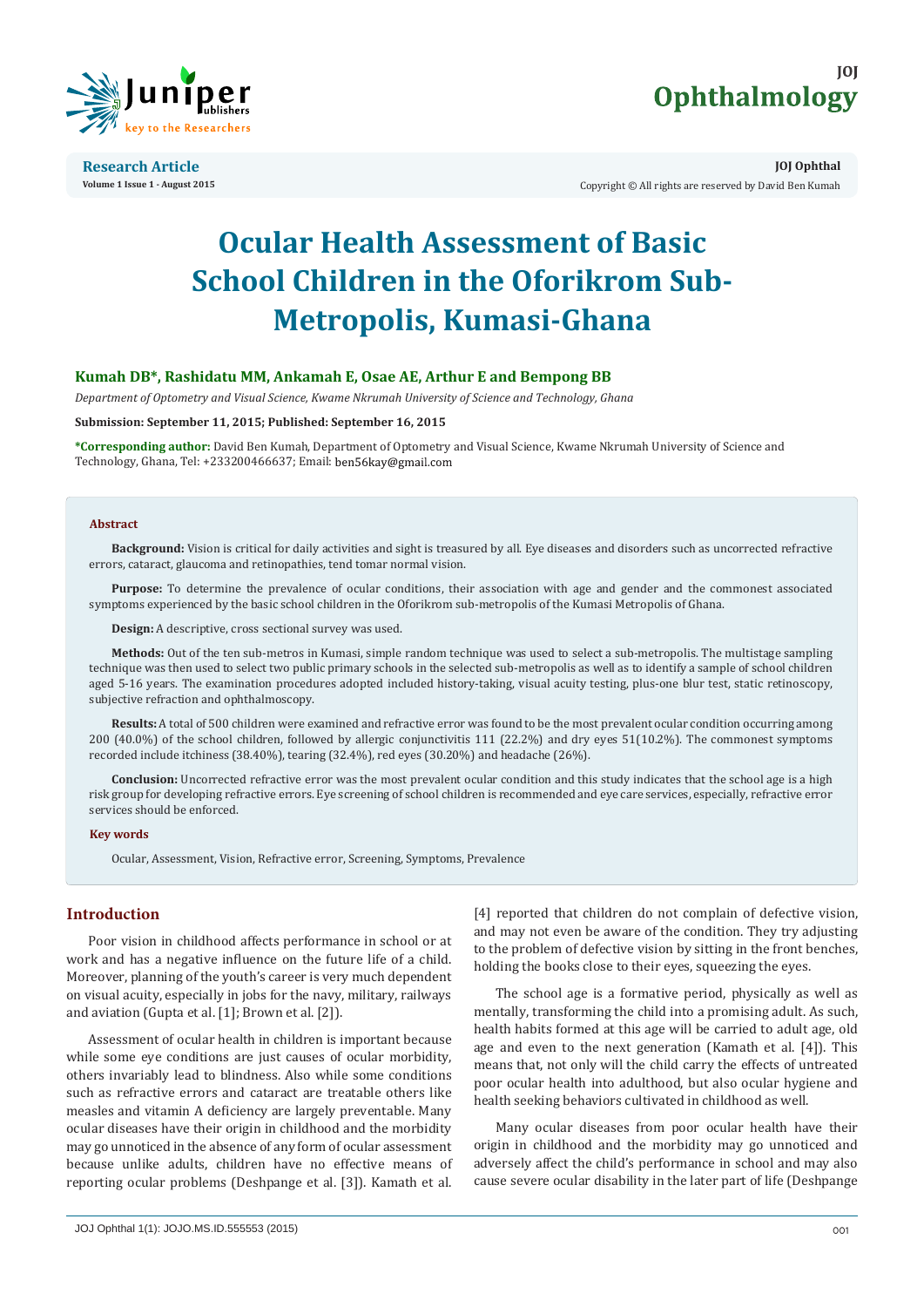et al. [3]). According to Gupta et al. [1], school children are easily accessible and schools are the best forum for imparting health education to the children, and schools are also one of the best centers for effectively implementing the comprehensive eye healthcare program. Ocular health assessment in school children is therefore one of the best modules in early detection and treatment of preventable blindness in children.

Data reported worldwide suggest that there is wide regional variation in the major causes of blindness in children; lesions of the central nervous system predominate in the developed countries and corneal scarring as a result of acquired diseases predominate in poor countries (Rushood et al. [5]).

Good ocular health also ensures that school children can attain their full potential in the course of their education (Deshpange et al. [3]). Periodic screening of school children therefore is very critical to improving the quality of vision in childhood. This goes on to buttress the fact that development of visual screening programs in elementary schools is essential to ensure early detection and treatment of refractive errors and eye disorders.

It has been reported that poor ocular health adversely affect the child's performance in school and may also cause severe ocular disability in the later part of life (Deshpange et al. [3]). Thus, effective ocular health assessment in early life invariably helps in preventing long-term visual disability. Another issue of concern in poor ocular health in children is the potential of childhood blindness. Childhood blindness affects, not the child alone, but the entire family and many of them are left as street beggars in the poor countries (Khalil et al. [6]). Poor ocular health in children affects childhood development, educational performance as well as social and employment opportunities (Prakash et al. [7]).

The purpose of this study is to determine the prevalence of eye diseases, their association with age and gender and the commonest associated symptoms among basic school children in the Oforikrom sub-metropolis of the Kumasi Metropolis of Ghana.

# **Materials and Methods**

## **Study area**

The study was carried out in the Kumasi Metropolis in the Ashanti Region of Ghana. Kumasi has a population of 2,035,064(http://www.statsghana.gov.gh/).It is located in the transitional forest zone of Ghana and lies between latitude  $6.35^{\circ}$  –  $6.40^{\circ}$  and longitude  $1.30^{\circ}$  – $1.35^{\circ}$ , an elevation which ranges between 250 – 300 meters above sea level. The land area of the Metropolis is about 254sq/km and approximately 10 kilometers in radius. There are 119 communities and ten (10) sub-metropolitan areas which include Oforikrom, Asawase, Asokwa, Bantama, Kwadaso, Manhyia, Nhyiaeso, Subin, Suame, Tafo-Pankrono (http://kma.ghanadistricts.gov.gh/).

# **Study type and design**

A descriptive, cross-sectional study was undertaken. A sample size of 500 basic school children aged 5 to 16 years in the Kumasi Metropolis. Out of the ten sub-metros in Kumasi, simple random technique was used to select one sub-metro. The multistage

sampling technique was then used to select two primary schools in the selected sub-metropolis.

#### **Data collection technique**

Data collection took place over a period of two weeks. Consent forms were initially sent to parents/guardians of the basic school children of the selected schools to be signed and approved before thorough ocular examination took place. These were however preceded by acquiring the patient's biodata and a comprehensive case history through questionnaires which were being filled by themselves or by aid. The ocular examination procedure was as follows:

#### **Visual Acuity**

Unaided visual acuity measurements were taken for each eye of the study participants, reading from either the Snellen letter chart or the Snellen "E" chart. Aided visual acuity was taken when a participant presented with a spectacle correction. Pinhole acuity was measured in patients whose visual acuities were found to be worse than 6/6. Improvement of the patient's visual acuity with the pinhole, the cause of the reduction in vision could be said to be mainly refractive in nature and the maximum improvement in the vision could be attained by the use of lenses to correct errors of refraction (Renner [10]).

# **Refraction**

Staticretinoscopy and Subjective refraction were undertaken for all the subjects whose visual acuity improved with the pinhole. Also subjects with an uncorrected visual acuity of 6/6 were considered emmetropic after passing the +1 Blur test. Subjects with an error of +/- 0.25 or more were considered ametropic.

# **External examination and funduscopy**

Examination of the external eye including the eyelashes, lids, cornea, conjunctiva, iris and pupil and of the fundus using the pen torch/ophthalmoscope light and the direct ophthalmoscope were undertaken respectively.

#### **Ethical Consideration**

This research was conducted with approval from the Director of the Kumasi Metropolitan Education Directorate, the heads of the selected junior and senior high schools, and from the teachers

## **Data Analysis**

The Epi Info software, version 3.5.1 was used to analyze the data.

## **Results**

A total of five hundred (500) pupils sampled from the study area responded to the questionnaires. The socio-demographic characteristics considered include gender, age, age group, school, stage/ educational status, Visual acuity, symptoms, and diagnosis were also included (Table 1).

From the Table 1, 241 pupils were females and 259 were males representing 48.2% and 51.8% respectively. The age range for the study sample was from 5 to 16 years. The mean and modal ages were 10.07±2.58 years and 8 years respectively (Table 2-7).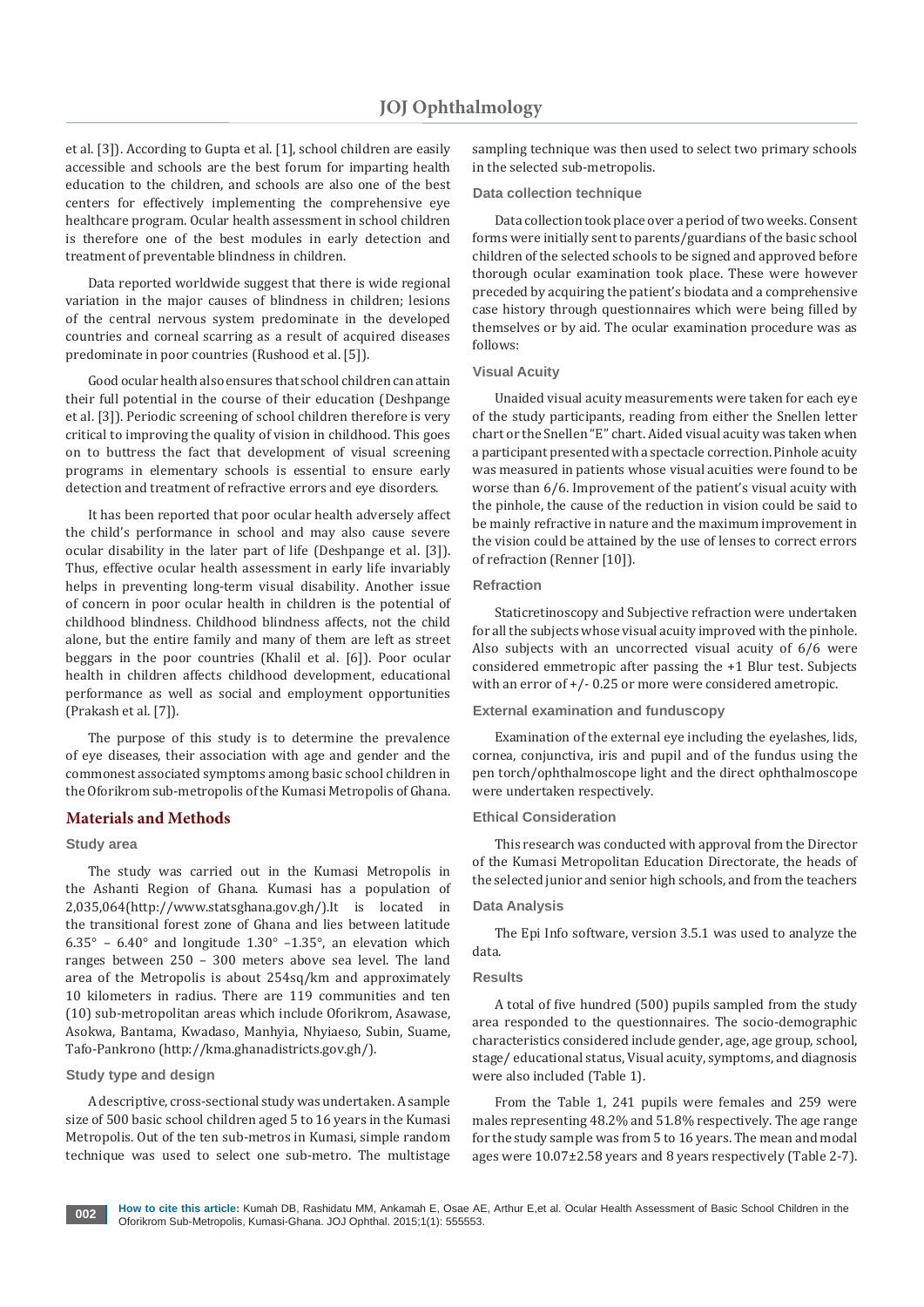| Age range | Female     | Male       | Total      |
|-----------|------------|------------|------------|
| $5 - 7$   | 39 (7.8%)  | 58(11.6%)  | 97(19.4%)  |
| $8 - 10$  | 92(18.4%)  | 90(18.0%)  | 182(36.4%) |
| 11-13     | 82(16.4%)  | 83(16.6%)  | 165(33.0%) |
| 14-16     | 28(5.6%)   | 28(5.6%)   | 56(11.2%)  |
| Total     | 241(48.2%) | 259(51.8%) | 500(100%)  |

**Table 1:** Age and Gender distribution of respondents.v

**Table 2:** Visual acuity of respondents.

| Visual Acuity - Right Eye (OD) | <b>Frequency</b> | Percentage |
|--------------------------------|------------------|------------|
| $6/5 - 6/9$                    | 469              | 93.8       |
| $6/12 - 6/36$                  | 29               | 5.8        |
| $6/60$ - NPL                   | 2                | 0.4        |
| Total                          | 500              | 100.0      |

**Table 3:** Prevalence of Ocular conditions.

| <b>Ocular condition</b>     | Prevalence (%) |  |
|-----------------------------|----------------|--|
| Hyperopia                   | 32.6           |  |
| Allergic conjunctivitis     | 22.2           |  |
| Dry eye                     | 10.2           |  |
| Bacterial conjunctivitis    | 8.8            |  |
| Myopia                      | 7.2            |  |
| Vernal Keratoconjunctivitis | 2.6            |  |
| Unidentified                | 1.0            |  |
| Amblyopia                   | 0.8            |  |
| Astigmatism                 | 0.2            |  |
| Blind eye                   | 0.2            |  |
| Blepharospasm               | 0.2            |  |
| Esotropia                   | 0.2            |  |

# **Discussion**

# **Prevalent Ocular Conditions**

From this study, refractive error (40.0%), allergic conjunctivitis (22.2%) and dry eyes (10.2%) have been indicated to be the major eye conditions among the respondents. In a study by Ajaiyeoba et al. [11] conducted on a total of 1,144 students, the major ocular disorders encountered were Allergic/vernal conjunctivitis (7.4%), Refractive error (5.8%), lid disorders (0.6%), squint (0.3%), corneal scarring (0.3%),cataract (0.2%). Adegbehingbe et al. [12] reported common ocular conditions as follows: refractive error, 13.5%, infective conjunctivitis, 6.1%, chalazion, 6.1% and squint, 5.9%.In the vision-screening project conducted by Presian et al. [13] at Baltimore, the estimated prevalence of visual morbidity was found to be 3.9%, 3.1% and 8.2% for amblyopia, strabismus and refractive errors respectively.

# **Prevalence of Refractive Errors**

The commonest ocular condition identified in the present study was refractive error. This was consistent with the findings of Adegbehingbe et al. [12] and Presian et al. [13]. The refractive error prevalence (40.0%) comprised 32.6% hyperopia, 7.2%

myopia and 0.2% astigmatism. The prevalence of hyperopia, myopia and astigmatism among the study sample were 4.6%, 6.9% and 14.1% respectively. Refractive error was defined in the present study as an error of  $\pm$  0.50 D and above for hyperopia and myopia and a cylindrical error of  $\geq 0.50$  D in one or both eyes, as was similarly defined in a study by Niroula et al. [14]. Hyperopia was the most prevalent refractive error observed in the study (32.6%). Previous studies among different ethnic groups have revealed myopia as the most prevalent refractive error (Shrestha et al. [15]; Al Wadaani et al. [16]). Therefore, prevalence of the different types of refractive errors differs for different ethnic backgrounds.

## **Ocular Conditions and Gender**

From the present study, prevalence rate of refractive error was not statistically associated with gender (p=0.63520). Females had a higher refractive error prevalence rate (20.6%) than males (19.4%). Hyperopia, myopia and astigmatism were found to be higher among females than males (p values of 0.45257, 0.69101 and 0.97124 respectively). Previous studies conducted in other countries confirmed this relationship between females and higher Refractive error prevalence (Al Rowaily et al. [17]; Al Wadaani et al. [16] and Pavithra et al. [18]). Niroula et al. [14] however, found the percentage of refractive errors to be more in boys (7.59%) than in girls (5.30%). However, a study conducted among Nepalese children found no sex difference (Pokharel et al. [19]). The higher prevalence of refractive error among females could be due to the fact that women's eyes have a shorter axial length than their male counterparts. A study by Foster et al. [20] in which mean anterior chamber depth measured in women was more shallow than in men of all ages (ANOVA, *P*< .0001) predisposes them to hyperopia (leading to higher prevalence of refractive error).

A statistically significant (p=0.00257) difference was observed between females (13.6%) and males (8.6%) when the prevalence rate of allergic conjunctivitis of both genders were

**Table 4:** Distribution of refractive state by Gender.

| Refractive<br><b>Error</b> | Female     | Male        | <b>Total</b><br>$n=500$ | P-value |
|----------------------------|------------|-------------|-------------------------|---------|
| Hyperopia                  | 83(16.6%)  | 80(16.0%)   | 163(32.6%)              | 0.45257 |
| Myopia                     | 19(3.8%)   | $17(3.4\%)$ | 36 (7.2%)               | 0.69101 |
| Astigmatism                | $1(0.2\%)$ | 0           | $1(0.2\%)$              | 0.97124 |
| Total                      | 103(20.6%) | 97(19.4%)   | 200(40.0%)              | 0.6352  |

**Table 5:** Prevalence of common ocular symptoms.

| Symptom                  | Prevalence (%) |
|--------------------------|----------------|
| Itchiness                | 38.4           |
| Tearing                  | 32.4           |
| Redness                  | 33.2           |
| Headache                 | 26.0           |
| Photophobia              | 23.6           |
| <b>Burning sensation</b> | 15.6           |
| <b>Dischargee</b>        | 15.6           |
| Blur vision              | 12.0           |
| Double vision            | 2.8            |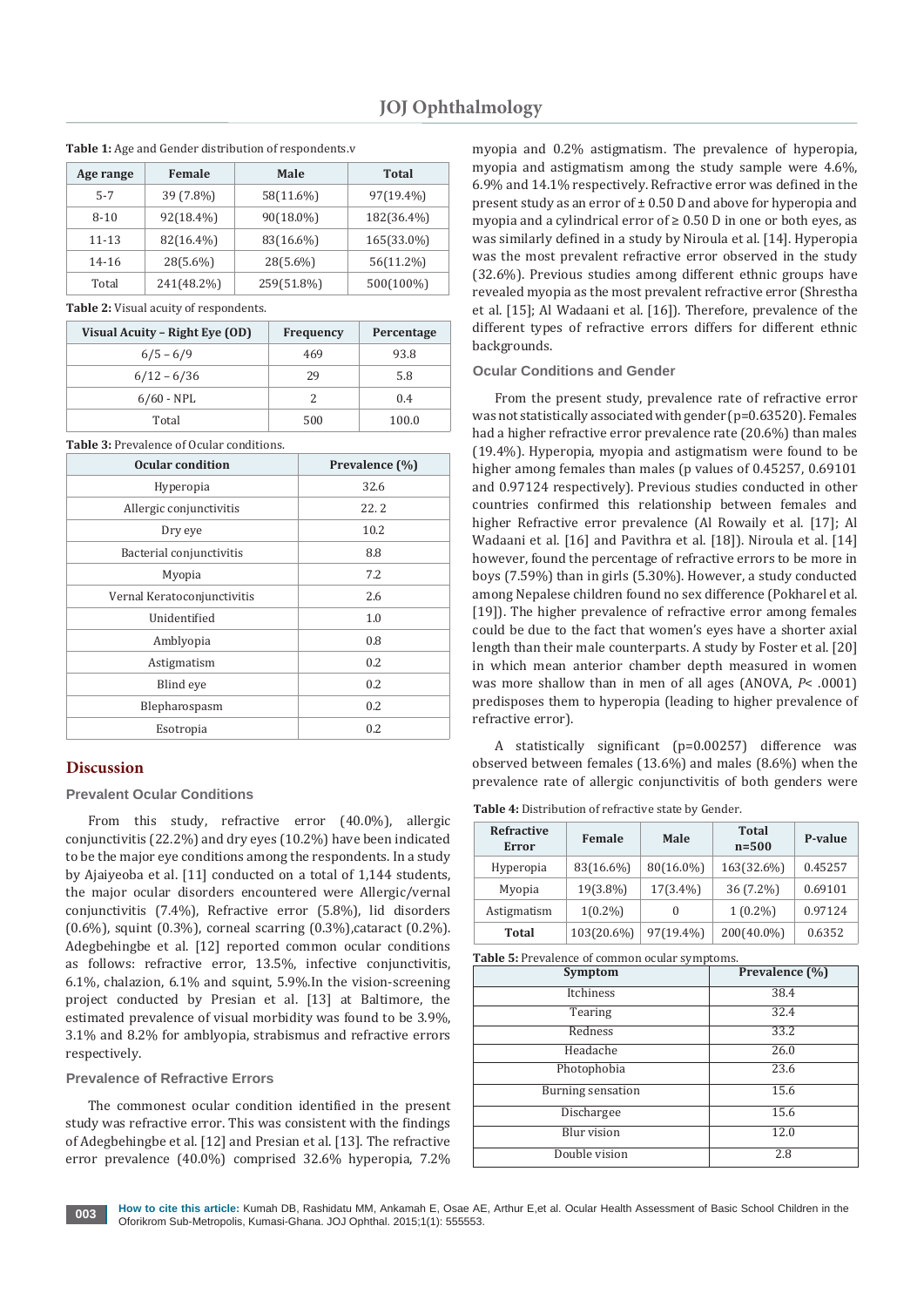| <b>Eve Disease</b>             | Female      | Male        | $\chi^2$ corrected (p-<br>value) |
|--------------------------------|-------------|-------------|----------------------------------|
| Allergic conjunctivitis        | 68(13.6%)   | 43(8.6%)    | 0.00257                          |
| Amblyopia                      | $1(0.2\%)$  | $3(0.6\%)$  | 0.6672                           |
| Bacterial conjunctivitis       | $17(3.4\%)$ | $27(5.4\%)$ | 0.24141                          |
| Blepharospasm                  | 0           | $1(0.2\%)$  | 0.97124                          |
| Blind eye                      | $\Omega$    | $1(0.2\%)$  | 0.97124                          |
| Dry eye                        | $25(5.0\%)$ | $26(5.2\%)$ | 0.98065                          |
| Esotropia                      | $1(0.2\%)$  | $\Omega$    | 0.97124                          |
| Unidentified                   | $3(0.6\%)$  | $2(0.4\%)$  | 0.93548                          |
| Vernal<br>Keratoconjunctivitis | $7(1.4\%)$  | $6(1.2\%)$  | 0.8953                           |

**Table 6:** Distribution of Respondents' Gender and Eye Disease.

**Table 7:** Linear Regression model showing the distribution of Respondents' Age and Ocular conditions.

| <b>Ocular Condition</b>        | Coefficient | <b>Std. Error</b> | P-value |
|--------------------------------|-------------|-------------------|---------|
| Allergic conjunctivitis        | 0.272       | 0.278             | 0.32865 |
| Amblyopia                      | 1.948       | 1.294             | 0.13293 |
| Bacterial conjunctivitis       | $-0.423$    | 0.407             | 0.29911 |
| Blepharospasm                  | 1.936       | 2.585             | 0.45420 |
| Blind eye                      | $-0.068$    | 2.586             | 0.97899 |
| Dry eye                        | 1.147       | 0.378             | 0.00255 |
| Esotropia                      | $-2.072$    | 2.584             | 0.42305 |
| Vernal<br>Keratoconjunctivitis | 0.228       | 0.726             | 0.75384 |
| <b>Unidentified</b>            | 2.154       | 1.157             | 0.06332 |
| Hyperopia                      | $-0.101$    | 0.246             | 0.68242 |
| Myopia                         | 0.256       | 0.447             | 0.56696 |
| Astigmatism                    | 2.938       | 2.583             | 0.25586 |

compared. The higher prevalence rate in the females could be attributed to the fact that Ghanaian female school children are exposed to a lot of allergens in the environment than males, as they are mostly responsible for activities such as sweeping and dusting of tables and chairs in schools and at home. The rest of the ocular conditions showed no significant variation with gender

# **Ocular Conditions and Age**

From the study, there was no significant association between the various types of refractive error and age. This was consistent with the finding of Pavithra et al. [18]. Of all the ocular conditions presented, only dry eye had a significant positive correlation with age (p=0.00255) in this study. The positive correlation could be from the fact that, academic activities such as attentive reading increases with rise in class level (which is highly dependent on age in Ghanaian primary schools).

According to Karson et al. [21], the rate of blinking when reading has been shown to decrease significantly from a resting blink rate of between 8 and 21 blinks per minute to an average of 4.5 blinks per minute. Hence the eyes are prone to getting dry as one age, moves higher in class level and do a lot of attentive reading.

# **Ocular Symptoms**

Amongst the commonest symptoms recorded in this study, 38.40% reported itchiness, 32.4% had tearing, 30.20% had red eyes and 26% had headache. The high prevalence of these symptoms could be attributed to allergens such as dust and chalk particles in the school environment to which the school children are exposed to. Children have strong immune systems such that, they easily have hypersensitivity reactions to things in their environment. The high reportage of headache as a symptom could be attributed to the high prevalence of hyperopia within the study population. Gleason et al. [22] have stated that hyperopes must accommodate to see distant objects clearly and even more so to see closely. According to Grosvenor [23], Sheard's criterion must be met for comfortable binocular vision. When this is not met, asthenopic symptoms which includes headache will result. This explains why most of the subjects reported experiencing headaches. Similar findings were obtained in a cross sectional study by Ajaiyeoba et al. [11].

# **Conclusion**

Refractive error was found to be the most prevalent ocular condition among the basic school children in the Kumasi Metropolis affecting 200 (40.0%) pupils out of a sample of 500, followed by allergic conjunctivitis 111 (22.2%) and dry eyes 51 (10.2%). Amongst the commonest symptoms recorded in the research, 38.40% reported itchiness, 32.4% had tearing, 30.20% had red eyes and 26% had headache.

The ocular diseases showed no significant variation with gender apart from allergic conjunctivitis which had a statistically significant difference between females (13.6%) and males (8.6%) (p=0.00257). There was also no significant association between eye disease and age except in the case of dry eye that had a significant positive correlation with age (p=0.00255).

School health services should have eye care services incorporated, implemented and strengthened effectively. Routine eye screening and examination among school children, especially those below the age of 9 years, should be enforced as any unidentified eye disorder could easily result in amblyopia. Provision of affordable corrective services should follow screening, especially, to the school-age group.

#### **References**

- 1. [Gupta M, Gupta BP, Chauhan A, Bhardwaj A \(2009\) Ocular morbidity](http://www.ncbi.nlm.nih.gov/pubmed/19237787/)  [prevalence among school children in Shimla, Himachal, North India.](http://www.ncbi.nlm.nih.gov/pubmed/19237787/)  [Indian J Ophthalmol 57\(2\)](http://www.ncbi.nlm.nih.gov/pubmed/19237787/)**:** 133-138.
- 2. B[rown MM, Brown GC, Sharma S, Busbee B \(2003\) Quality of life](http://www.ncbi.nlm.nih.gov/pubmed/12799229)  [associated with visual loss: a time tradeoff utility analysis comparison](http://www.ncbi.nlm.nih.gov/pubmed/12799229)  [with medical health states. Ophthalmology 110\(6\)](http://www.ncbi.nlm.nih.gov/pubmed/12799229)**:** 1076-1081.
- 3. [Deshpange JD, Malathi K \(2011\) Prevalence Of Ocular Morbidities](http://njcmindia.org/uploads/2-2_249-254.pdf)  [Among School Children In Rural Area Of North Maharashtra In India.](http://njcmindia.org/uploads/2-2_249-254.pdf)  [Indian J Community Med 2\(2\): 249-254.](http://njcmindia.org/uploads/2-2_249-254.pdf)
- 4. [Kamath BTP, Guru BSP, Deepthi R, Muninrayana C \(2012\) Prevalence](http://www.pharmscidirect.com/Docs/IJPBR-2012-04-123.pdf)  [of ocular morbidity among school going children \(6-15years\) in rural](http://www.pharmscidirect.com/Docs/IJPBR-2012-04-123.pdf)  [area of Karnataka, South India. Int J Pharm Biomed Res 3\(4\): 209-212.](http://www.pharmscidirect.com/Docs/IJPBR-2012-04-123.pdf)
- 5. [Rushood AA, Azmat S, Shariq M, Khamis A, Lakho KA, et al. \(2013\)](http://www.ncbi.nlm.nih.gov/pubmed/23879081)  [Ocular disorders among schoolchildren in Khartoum State, Sudan.](http://www.ncbi.nlm.nih.gov/pubmed/23879081)